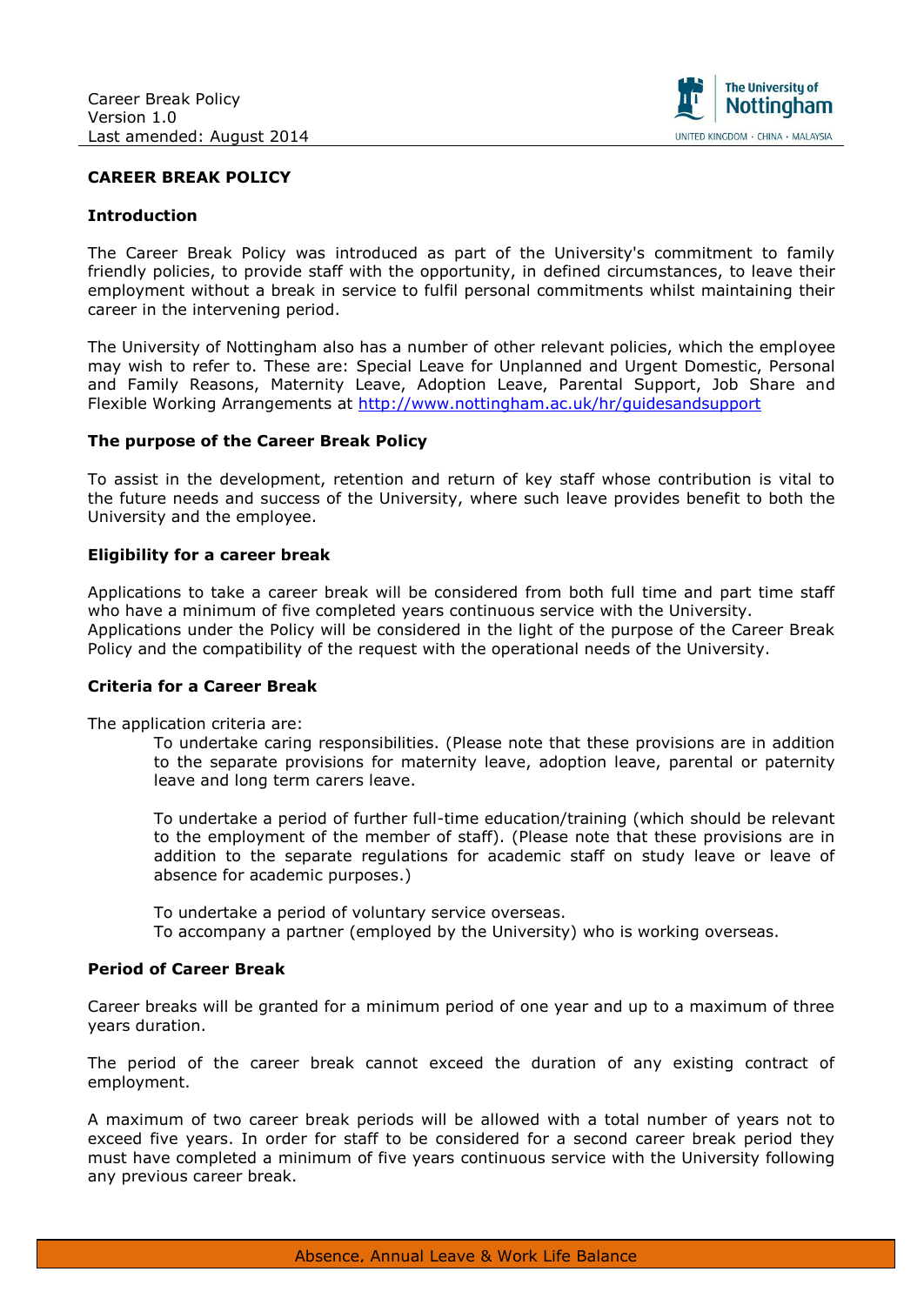## **Application Process**

Employees interested in making an application under this Policy are encouraged to seek the advice of their [HR Business Partner](http://www.nottingham.ac.uk/hr/aboutus/business-partnering.aspx) at an early stage and to raise the matter informally with their Head of School/Department or appropriate manager.

A formal application should be made by completing a Career Break Application Form also available from their Head of School/Department, which should be forwarded to the Human Resources Department, giving a minimum of four months notice of the date on which the career break is due to start. Applications giving less notice may be accepted at the discretion of the University. Where appropriate, relevant documentation must be provided to accompany the career break proposal.

Applications under the Policy will be considered and determined by the relevant Head of School/Department. To ensure consistency of approach, the HR Business Partner will assist the Head of School/Department in reaching a decision on the application for a career break. The relevant Pro Vice-Chancellor will be consulted for decisions relating to academic and related staff.

The employee will be notified by the Human Resources Department of the decision concerning their application. In the event of an application being unsuccessful, reasons will be given to the individual concerned.

An employee who is advised that their application under the Policy is unsuccessful, will have a right of appeal to the Pro Vice-Chancellor for Staffing (or to a PVC nominated by the Registrar, where the PVC for Staffing has previously been involved in the decision process) whose decision on any application will be final. Acceptance on the career break is solely at the discretion of the University and the University reserves the right to refuse a career break application.

## **General Conditions**

During each twelve month period of the career break, the employee will be required unless impracticable to undertake five days appropriate development work/training or CPD activity normally within the relevant School/Department. The arrangements will be made by the relevant School/Department, giving at least one month's notice to the individual concerned. The period may comprise a single week period or a number of shorter periods and the timing and nature of the development work or training activity undertaken will be at the Head of School/Departments discretion.

If an employee is unable to attend an arranged development work/training period they must notify their Head of School/Department at the earliest opportunity. Failure to attend three consecutive arrangements without good reason will invalidate the career break.

During the period of the career break the School/Department will make arrangements to keep the employee updated on any changes within the School/Department, or items of interest and will confirm on an annual basis the continuation of the career break arrangements.

A career break is a period of unpaid leave and will not be regarded as a break in service.

The employment contract continues for the period of the career break, but with no entitlement to pay or pay benefits. The contractual entitlements and obligations of notice, grievance and disciplinary procedures, confidentiality and not participating in other businesses remain in force.

Employees must not undertake any paid employment (which in any way relates to their University employment) with another employer during the period of the career break without the prior approval of the University. Failure to adhere to this condition will invalidate the career break and could result in termination of the contract of employment.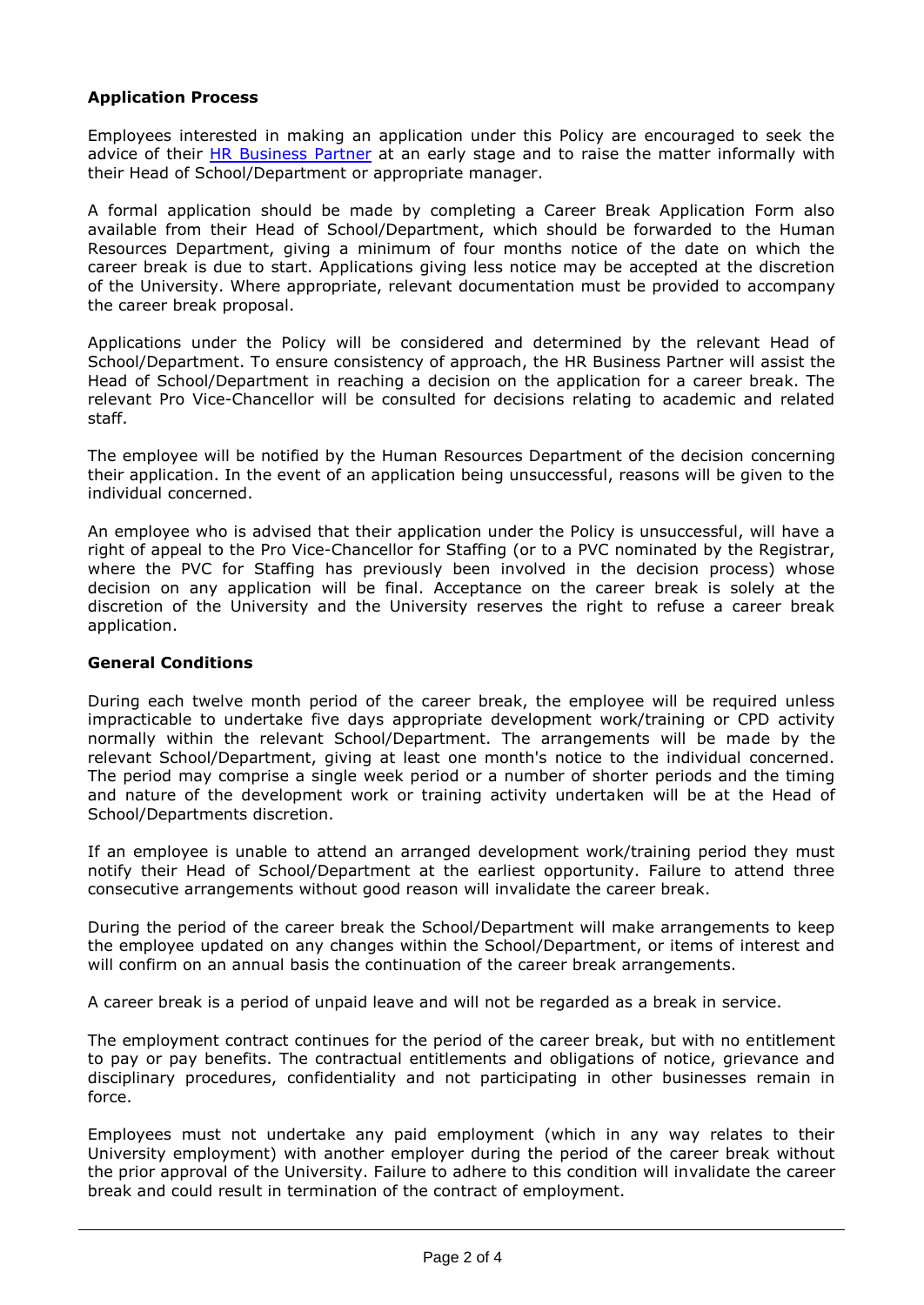Normal incremental progression will be suspended during the period of the career break, but will recommence upon return to work.

Pension/Superannuation payments may be suspended during the period of the career break. However, employees will be given the option to continue to make payments to the scheme during the break, subject to Inland Revenue rules, and in such circumstances the University will meet the appropriate employers' contributions. Employees are advised to speak to the University Pensions Administrator, prior to going on the Career Break, to discuss the options available during the Career Break to ensure that any implications for their pension membership and benefits are understood. Staff can also contact the relevant pension scheme helpline direct, details of which can be found on the pensions notice board.

There will be no entitlement to annual leave or accrual of entitlement to annual leave during the period of the career break. Any annual leave owing must be taken before the commencement of the career break.

There will be no entitlement to sick pay whilst on the career break scheme. If the employee is unable to attend the development work/training period due to sickness, another period will be arranged at an appropriate time.

Where an employee becomes pregnant during a career break the normal accrued Statutory Maternity Leave entitlements will apply. Where appropriate, the career break will be superseded by Maternity Leave, but the Maternity Leave will not extend the period of the Career Break, nor there be entitlement to Occupational Maternity Pay in these circumstances.

The duration of the career break will be clearly specified and agreed before commencement of the break, and an employee will not be entitled to return to work before the expected end of the career break. It is however appreciated that there can be exceptional personal circumstances which frustrate the original purpose of a career break. If this occurs the individual concerned has no automatic entitlement to return to work prior to the expiry of the career break. However, in exceptional circumstances, the University will at its absolute discretion consider an application for an early return to work, but in such circumstances of an early return to work the University would not be expected to create a post or to move another employee out of an existing post. An unsuccessful application for an early return to work is without prejudice to the individual's right to return to work at the expiry of their career break.

## **Employee Commitment**

During the career break the employee will:

Complete a period of five days appropriate development work/training or CPD activity for each twelve months of the career break, as arranged by the Head of School/Department.

Keep themselves up to date with their career and the University's activities.

Let the University know of changes in their circumstances, including change of address.

Agree to return to a substantive post at the end of the career break for a period of not less than six months.

## **Arrangements to return to work**

The absence of an employee for the purpose of a career break will normally be covered by an appointment on a fixed term basis.

The employee must confirm their intention to return to work, in writing, three months in advance of the actual date of return.

In the event the employee wishes to return to work on a different contractual basis please see the paragraph below regarding requests for flexible working arrangements.